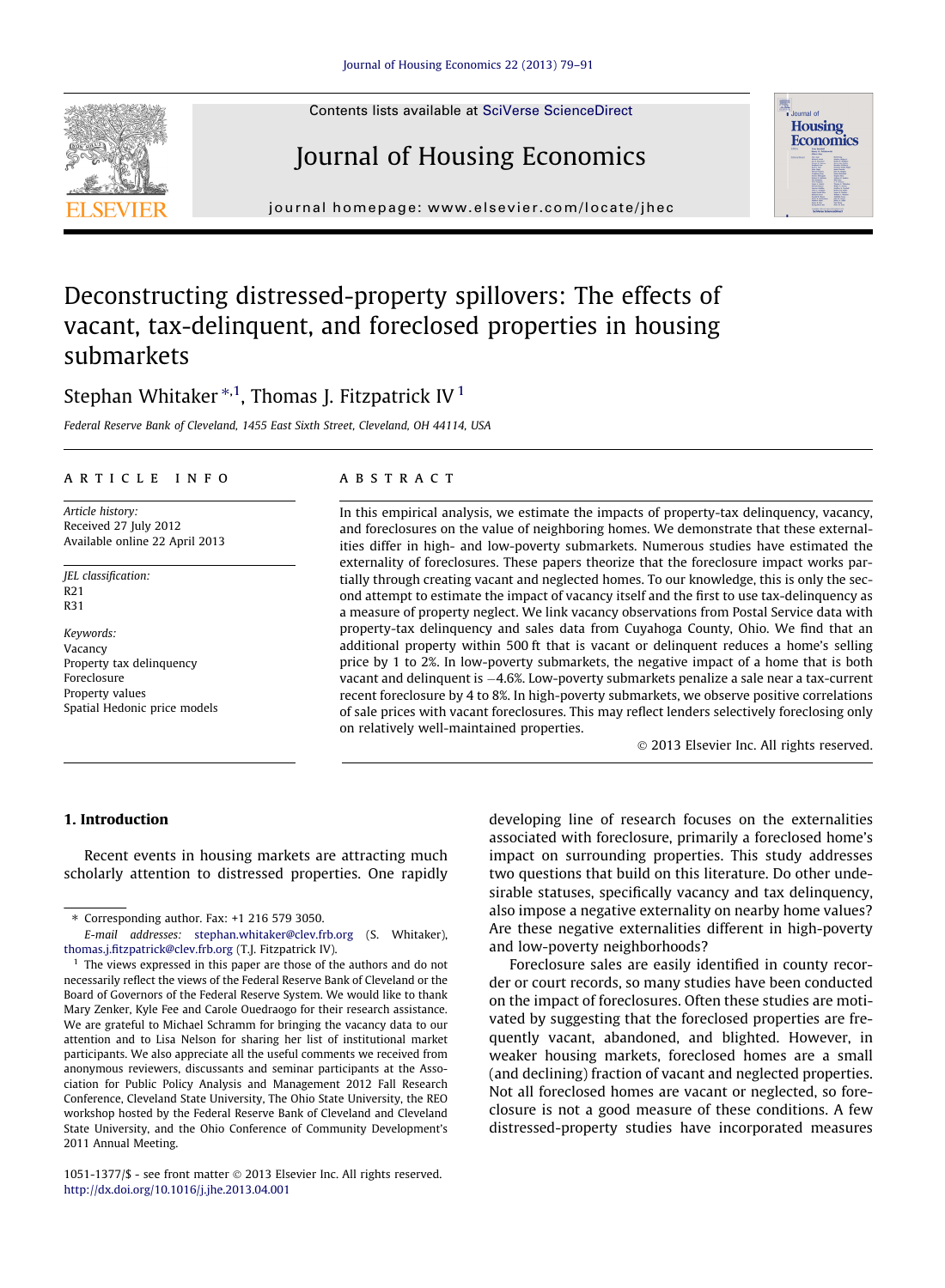of vacancy, but these have been limited by the relative unavailability of timely, parcel-level vacancy data [\(Mikelbank, 2008; Hartley, 2010](#page--1-0)). This analysis introduces a direct parcel-level measure of vacancy and uses property-tax delinquency as a measure of neglect. We begin with administrative data maintained by Cuyahoga County, Ohio. These data include addresses, sales transactions, property-tax delinquencies and building characteristics. We use the U.S. Postal Service's (USPS) administrative records to identify the vacancy status of every address in our data, as of the end of each month. To the authors' knowledge, this is the first study to use property-tax delinquency as an objective indicator of neglect. The vacancy and delinquency measures are used in conjunction with foreclosure observations to disentangle the impact of these conditions on the value of neighboring properties.

The existing literature has attempted to estimate distressed-property externalities using sales observations that are pooled across large cities, counties or states. This obscures important differences between the widely varied housing markets within a metropolitan area. In high-poverty areas, we find positive relationships between foreclosures and neighboring home values. This could arise from mortgage holders selectively foreclosing only on homes in relatively good condition. Pooling high-poverty observations with lowpoverty observations hides the large negative impact of foreclosures that are measurable in mid-to-upper income areas. Similarly, pooled estimates obscure the large negative impact from homes that are both vacant and delinquent in low-poverty areas. In this analysis, we arrive at different estimates of the externalities in these submarkets by evaluating the model using separate data from high- and low-poverty areas.

The rest of the paper proceeds as follows. In Section 2, we discuss types of property distress and their relationship to one another. Section 3 reviews the relevant literature. In Section 4, we discuss the empirical models we will use in estimating the externalities. Section 5 describes the data, and Section 6 presents the results. In Section 7, we discuss policy implications of our findings. Section 8 concludes.

#### 2. Background

Of the three property conditions that we study here, vacancy is the status that is normally common even in robust housingmarkets. It is necessary for turnover between owners and tenants. However, vacancy is a condition property owners and neighbors usually want to end as soon as possible. Vacant homes do not contribute to the vibrancy or security of a neighborhood. In many cases, no one is attending to their appearance daily, so the grass is mowed less frequently, the snow is not cleared, the leaves are not raked, etc. Some of this inattention may be offset if the home is on the market and the sellers have invested in ''curb-appeal'' cosmetic improvements. Unless the home is vacant because it is undergoing major renovations, or awaiting a rental tenant, it is either a unit on the market or part of the shadow inventory. The shadow inventory consists of homes owned by individuals or institutions that want to sell, but who are not actively marketing because they are hoping demand will increase in the near future. When a single lender owns many delinquent loans secured by proximate properties in a weak housing market, the lender may deliberately pace the marketing of foreclosed properties. In any case, these vacant homes (which are often easy to identify in person) signal to buyers that the market is flush with inventory and shadow inventory, and therefore they can bargain for low prices.

Unlike vacancy, property-tax delinquency does not have definitive indicators visible on the street. Time and effort would be required to look up the tax delinquency status of neighboring homes. However, tax-delinquency should be highly correlated with either distress or neglect for residential properties. If the homeowners are unwilling or unable to pay their property taxes, which could result in tax-foreclosure, it is very likely that they are unwilling or unable to maintain the property. These properties include homes owned by landlords who choose not to pay the taxes to increase their profit or minimize their losses. The possibility of losing the home to a tax foreclosure is a risk they are willing to bare. Presumably, these owners perform the absolute minimum maintenance necessary to attract tenants to the property. In other cases, homeowners whose incomes have fallen, due to retirement or a job loss, cannot write checks for \$500 or \$1000 twice each year. These households would also have difficulty paying for the home repairs that would maintain property values on their block.

Foreclosure, as mentioned above, is the most studied type of property distress. Foreclosures should have a direct impact on property values because they involve sales transactions, and sales prices determine the value of similar houses. In most foreclosure auctions, no one bids above the lending institution's auction reserve, so the reserve is recorded as the sale price and the lender takes possession of the property. The property becomes real estate owned (REO) on the lender's balance sheet. In many cases, these homes are placed back on the market or held as shadow inventory by the lender [\(Whitaker, 2011\)](#page--1-0). Foreclosures add to the supply on the market, which lowers prices if demand is unchanged. When a home is sold out of REO, a second transaction is recorded, usually at a discounted price. The direct link between these foreclosure-related sales and other sales is the comparables or appraisal process.<sup>2</sup> The sales price of the foreclosed homes will be considered by sellers, purchasers, and lenders in determining the value of a nearby nonforeclosed property.

With the exception of strategic defaults, every household that has gone through a foreclosure has experienced financial distress. When the homeowners accept that they will likely or certainly lose their homes, they no longer have an incentive to invest anything in maintenance.<sup>3</sup>

<sup>2</sup> Real estate appraisal guidelines allow for some discretion when selecting comparable properties. See, e.g. Uniform Standards of Professional Appraisal Practice 2010-2011, Standards 1 & 2, available at [http://](http://www.uspap.org/USPAP/frwrd/uspap_toc.htm) [www.uspap.org/USPAP/frwrd/uspap\\_toc.htm.](http://www.uspap.org/USPAP/frwrd/uspap_toc.htm) Thus, foreclosure liquidations and REO sales may or may not be used when selecting comparable properties.

 $3$  In states that allow deficiency judgments, where the lender can pursue borrowers for the difference between the amount owed on the loan and the price paid for the home at foreclosure auction, homeowners may have more of an incentive to actively maintain homes. Historically, however, deficiency judgments are rarely pursued for many reasons. Homeowners who have gone through foreclosure rarely have the ability to repay a deficiency judgment, and such judgments are more easily dischargeable in bankruptcy than secured debt.